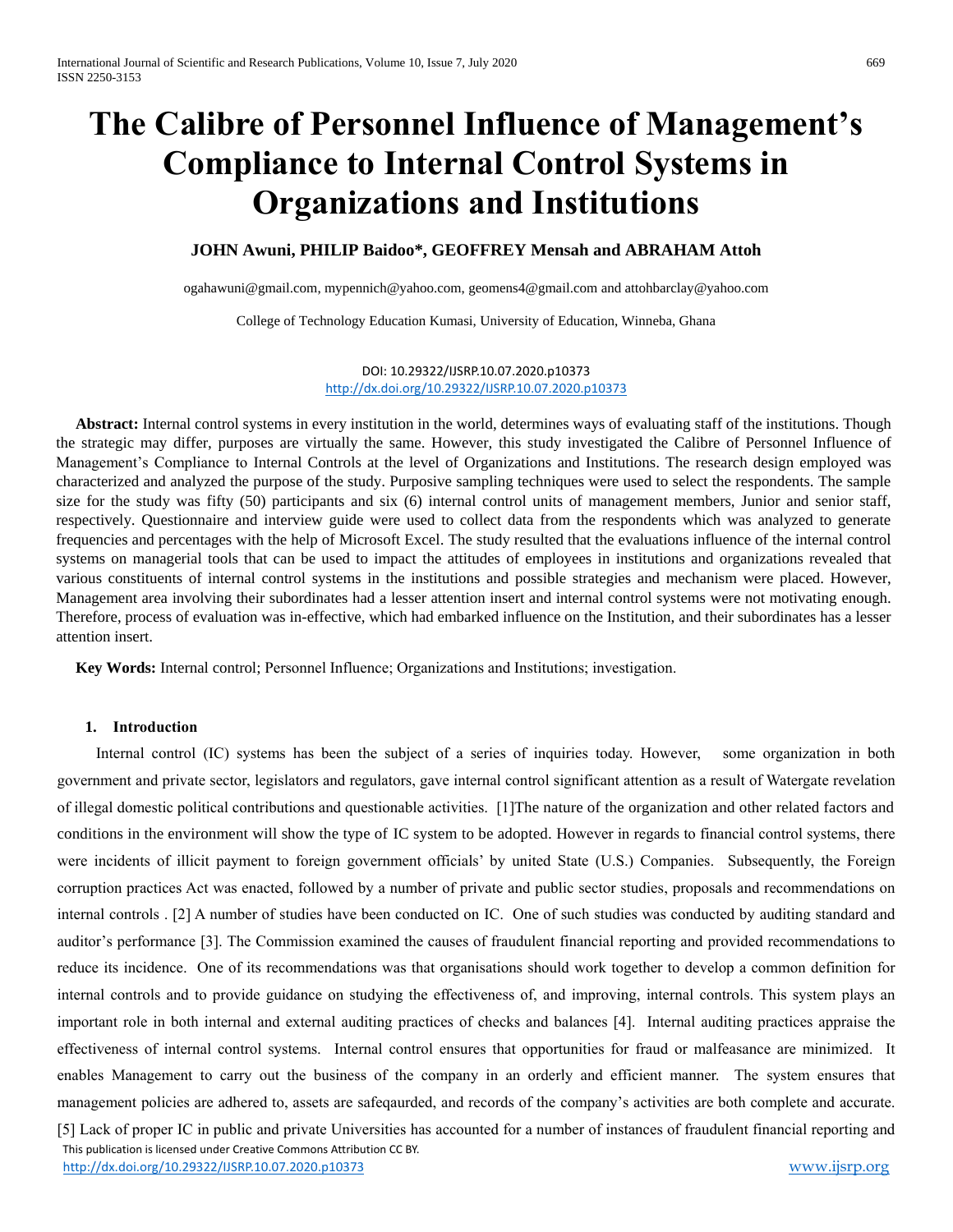irregularities in management policies. However, the effectiveness of IC policies and procedures cannot rise above the integrity and ethical values of people who create, administer, and monitor them. Integrity and ethical values are essential elements of the control environment. They affect the design, administration, and monitoring of other components of IC. An entity's ethical and behavioural standards and the manner in which it communicates and re-in-forces them, determine the entity's integrity and ethical bahaviour. In spite of the IC system established in entities, there are always discrepancies, limitations, and deficits, when it comes to implementation [6]. The introductions of IC systems in many organisations in Ghana have had many benefits. Among them, are assisting management to ensure that policies are adhered to, proper decision is taken to ensure the achievement of the organisation's objectives and safeguard the various assets of the company? As a result of the benefits that would be derived from establishing internal controls, organizations' management establishes IC system to ensure that policies are adhered to, and that proper decision is taken by the right person. This is also done in order to ensure University objectives are achieved.

 However, the extent to which the system operates, and whether it is effective and efficient depends largely on the kind of caliber of personnel. Interestingly, no matter how elaborate an organisation's internal control systems are designed or established, it cannot be a guarantee against efficiency and effectiveness of operations. A good internal control system cannot be a proof against fraudulent activities collusions, especially, on the part of those holding position of trust. Moreover, internal control systems which depend largely on segregation of duties can be flawed or relaxed through collusion, while persons in whom authority is vested can also avoid controls. [7] Besides, management in position of trust could also override these controls, which it is expected to administer. Therefore, in order to know the extent to which the system operates, and as to whether it is effectively and efficiently operated, there is the need to evaluate the system.

 However, in view of this, the researchers studied and investigated how the caliber of personnel Influence of Management's Compliance to internal controls at the Organizational and Institutional levels impacted the attitudes of employees to make them more productive and effective**.** Also characterized and analyzed data results which was put in place as a proper means of internal control system which, if performed at the right time, frequently and purposefully, will help to identify the effectiveness of the staff and the lapses that need to be addressed.

#### **2. Methodology**

 Research methodology defines the systematic and scientific procedure used to arrive at the results and findings for a study against which claims for knowledge are evaluated. [8] Against this background, it was found that the descriptive research survey design was appropriate and used for the study because it enables researchers to administer a set of questions to a large number of respondents concerning the current status of the issue under study. Furthermore, this study had "learning by participation" as its main objective. It implies that, the researchers and individuals identifies a problem; finding the courses and recommendation, advice for an intervention mechanism to solve that problem. The purpose of this study that necessitated the choice of research to enhance management's compliance to internal control assessment procedures at the institutional and organizational levels. When the procedures involved in the use of research method were thoroughly examined, it fitted the topic for this study, hence its adoption. In order to solicit information from staff of the organization, the basic instruments used were interview and questionnaire. On the collection of data, a semi-structured interview schedule was arranged with the staff members, during which a lot of information were gathered to get information on review issues that were pertaining within the establishment. A questionnaire was used to further solicit the causes of gaps within the assessment system. The research questions were the basis on which all the data gathered for the study were characterised and analysed. The data analysis was done with the aid of the descriptive statistics approach emphasising mainly on the percentage (%) technique. Other data from the interviews were analysed with the view of Ornamental management's compliance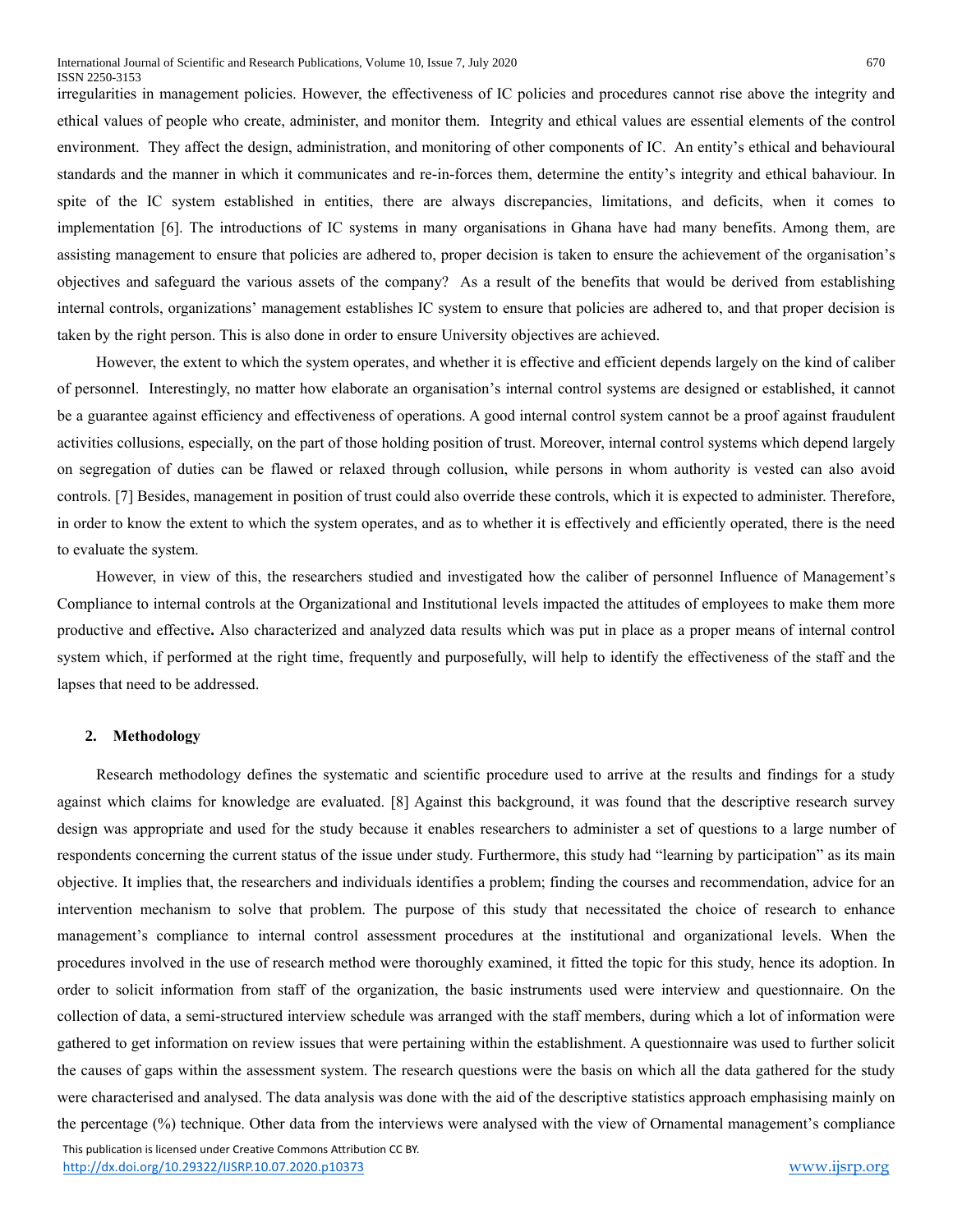International Journal of Scientific and Research Publications, Volume 10, Issue 7, July 2020 671 ISSN 2250-3153 to review procedures.

#### **4.0 Results and Discussion**

## **4.1 Results**

#### 4**.1.1 Employees detail**

 From figure 1, breakdown of total number of respondents selected in the institution, taking into consideration the sex internal control units in the various job categories.



Figure 1 Breakdown of number of respondents Selected

 Five categories of respondents were dealt with. This comprises finance personnel, human resources personnel, audit personnel, transport personnel, and security personnel. Twenty (20) finance personnel comprising twelve (12) males and eight (8) females were selected. At the human resources unit six (6) males and four (4) females were selected. At the audit unit four (4) males were selected. Also eight (8) males were selected from the transport and finally, eight males were selected from security unit. This summed up the respondents to a total of fifty (50).



Figure 2 Background of the respondents

 The results indicates that about 22% of the respondents are between the ages of 20 and 30 years with 33% between the ages of 31 and 40 years, and 16% between 41years and 50 years whiles 29% are ranging from 51 years to 60 years. The study observed that the elderly that is those between the ages of thirty one (31) years to sixty (60) years in the University, adhere to the control system more that the younger ones, that is those of ages twenty (20) to thirty (30).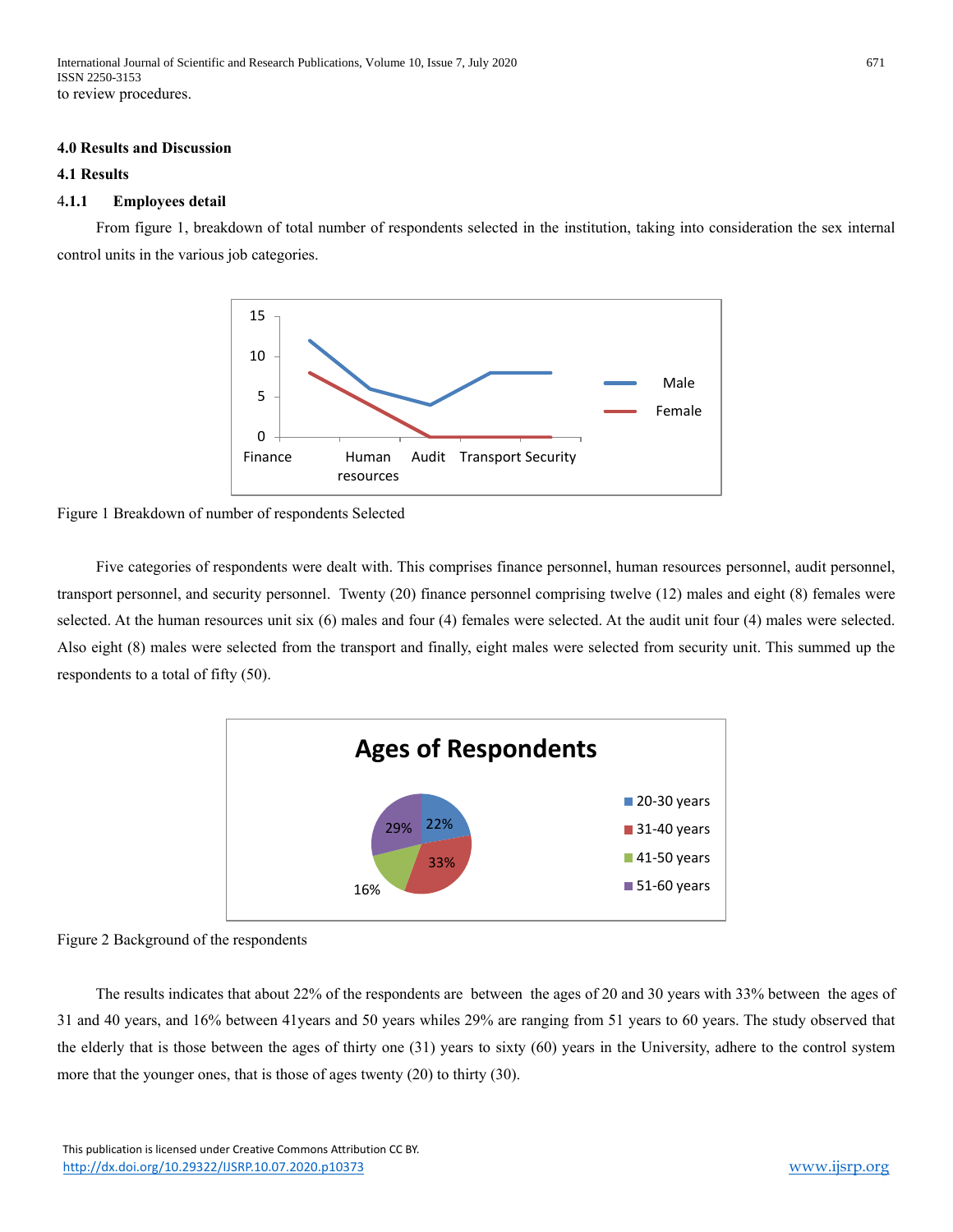

Figure 3 Respondents Levels of Education

 Figure 3 reveals that 27% of the respondents are HND holders and certificates below that 55% holds first degree, and 18% of them have master's degree. The study revealed that those with higher levels of education in the University know more about internal controls and as such the need to adhere to the control system established in the University. This is because the get the opportunity to attend seminars and workshops since internal controls are important to good corporate governance, issues on the systems are raised and they learn from that. The lower certificate holders with fewer responsibilities have little knowledge on the controls but also adhere to the controls because their activities are guided by those in authority.



Figure 4 Years of Experience of Respondents

 From Figure 5 it is revealed that 23% of the respondents have worked with the College for up to five (5) years, 49% have worked for about six  $(6)$  to ten  $(10)$  years, and  $16\%$  of them have been working there for the past eleven  $(11)$  to fifteen  $(15)$  years, whiles 12% have worked for more than sixteen (16) years at the College. From the study, it was observed that more experienced people in the University who understand the control system very well try to find their way out. That is they try to some extent to outwit the system to their favour while the in experienced staff who may not know more about the procedures only do what they are asked to do, as such go astray from the appropriate policies.

Figure 5 describes the total number of respondents for the various categories of job with their percentages.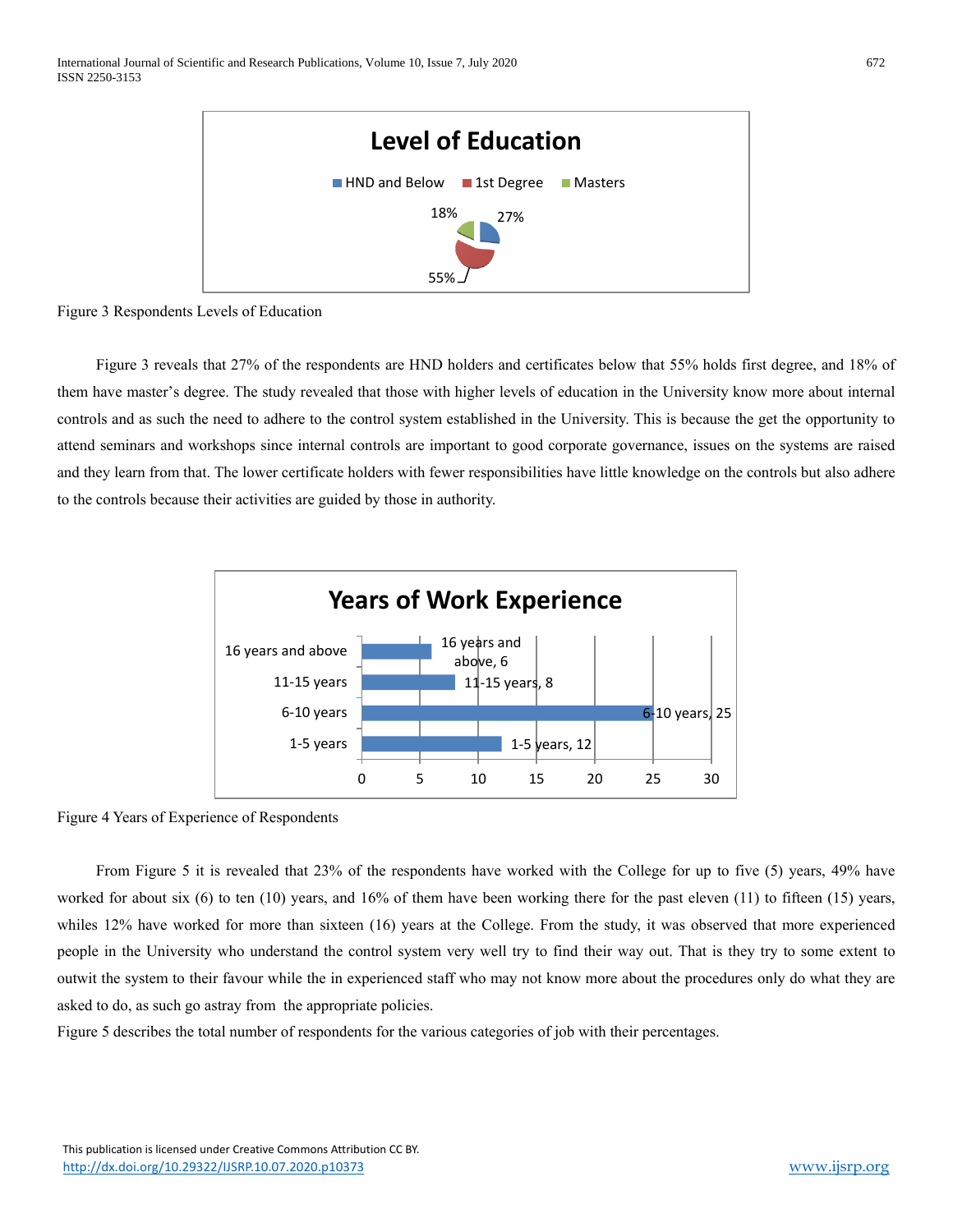

Figure 5 Respondents selected from the various categories of job

 Twenty (20) respondents were selected from Finance representing 40% of the total respondents. Ten (10) were selected from Human Resource Section, representing 20% of the total respondents, four (4) from Audit unit also representing 8% of the total respondents, eight (8) respondents were also selected from the Transport Section representing 16% of the total respondents, and finally eight (8) respondents also representing 16% of the total responses, were selected from Security Unit.



# **4.1.2 Use of Assets in the Institution**

Figure 6 are assets handing and management stipulated.

 From figure 7, Thirty-six (36) respondents representing 80% of the total responses responded "Yes" as to whether asset handling and management are stipulated in a document. Nine (9) respondents, representing 20% of the responses, however, responded "No". Therefore, taking the views of the majority to be the general view, it could be said that assets handling and management in the University is stipulated in a document. However, this gives the total response to either in the positive or the negative to the question as to whether there could be unauthorised use of assets in the Institution.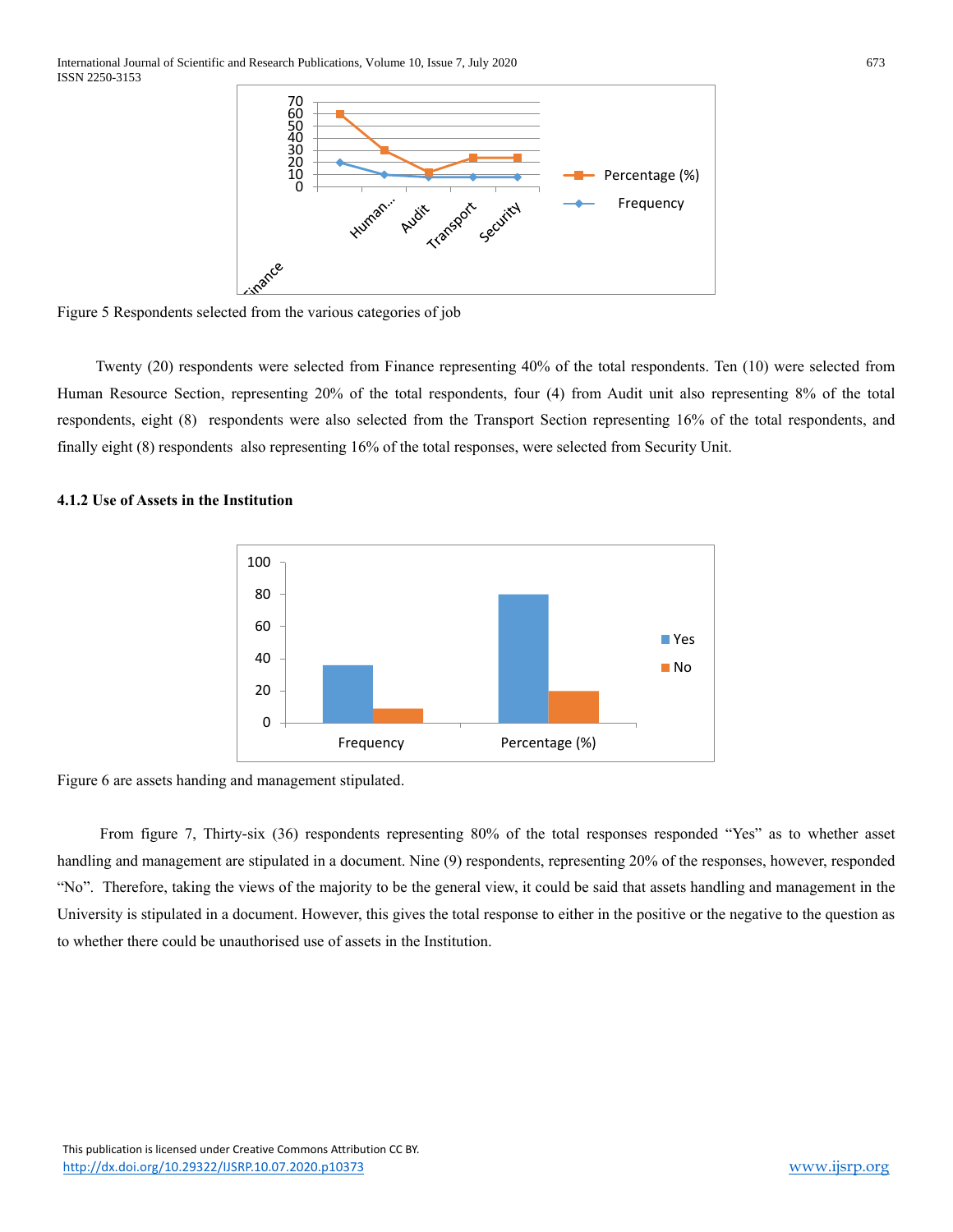

Figure 7 Can there be unauthorised and unapproved use of assets

 Again, a total of ten (10) respondents answered "yes" to unauthorised and unapproved use of assets. This represents 22.22% of the responses. On the other hand, thirty-five (35) respondents, representing 77.78% of the total responses answered "no". To them, an asset cannot be used without an approval given to do so. Considering the views of the majority, unauthorized use of assets is not allowed in the Institution.

Figure 8 gives the respondents to the question whether movement of assets in the Institution are recorded.



Figure 8 Are movements of assets recorded

 From figure 8 again, forty (40) respondents, representing 88.89% of the total responses responded "yes". Meaning movement of assets in the Institution are recorded so that at any point in time any movable assets could be located or traced. Five (5) of the respondents representing 21.11% of the responses responded to the contrary.

Figure 9 gives respondents views as to whether there are proper physical safeguards and facilities to protect cash and other assets.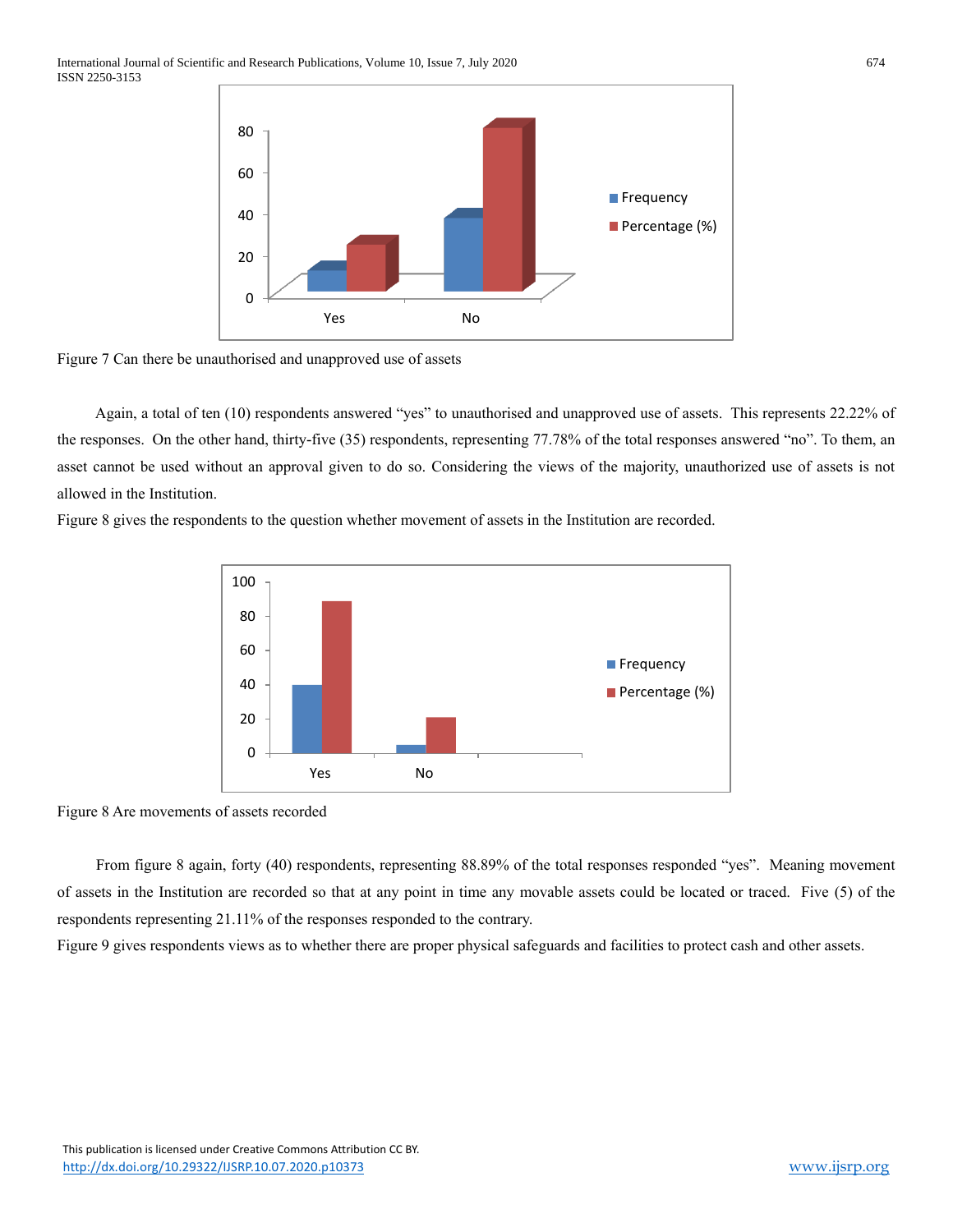

Figure 9, Are there proper physical safeguards and facilities to protect cash and other assets

 The study revealed that cash and other assets of the Institutions are being protected by proper physical safeguards and facilities. This was made known as all the forty-five (45) respondents representing 100% of the total responses answered "yes" to the question that was put forward to them, as there wasn't any "No" answer to the question.



Figure 10, Are assets applied only in the service of the institution.

 Responses presented by figure 10 on whether assets are applied only in the service of the University was that out of the forty – five (45) respondents, thirty-two (35) of them, which represent 71.12% of the responses responded 'yes'. The remaining thirteen (13), representing 28.88% of the total responses gave negative responses. From the various responses given by the respondents on the question put forward to them to ascertain whether measures are put on the use of the institutional assets, it was realized from the responses, by considering the majority views to be the general views of respondents, that effective measures are put on the use of the University's assets.

### **4.1.3 Caliber of Personnel Employed to Improve upon Internal Control System**

 Responses from respondents on the characteristics of personnel employed in the Institutions to help improve upon the internal control system are presented in figure 11.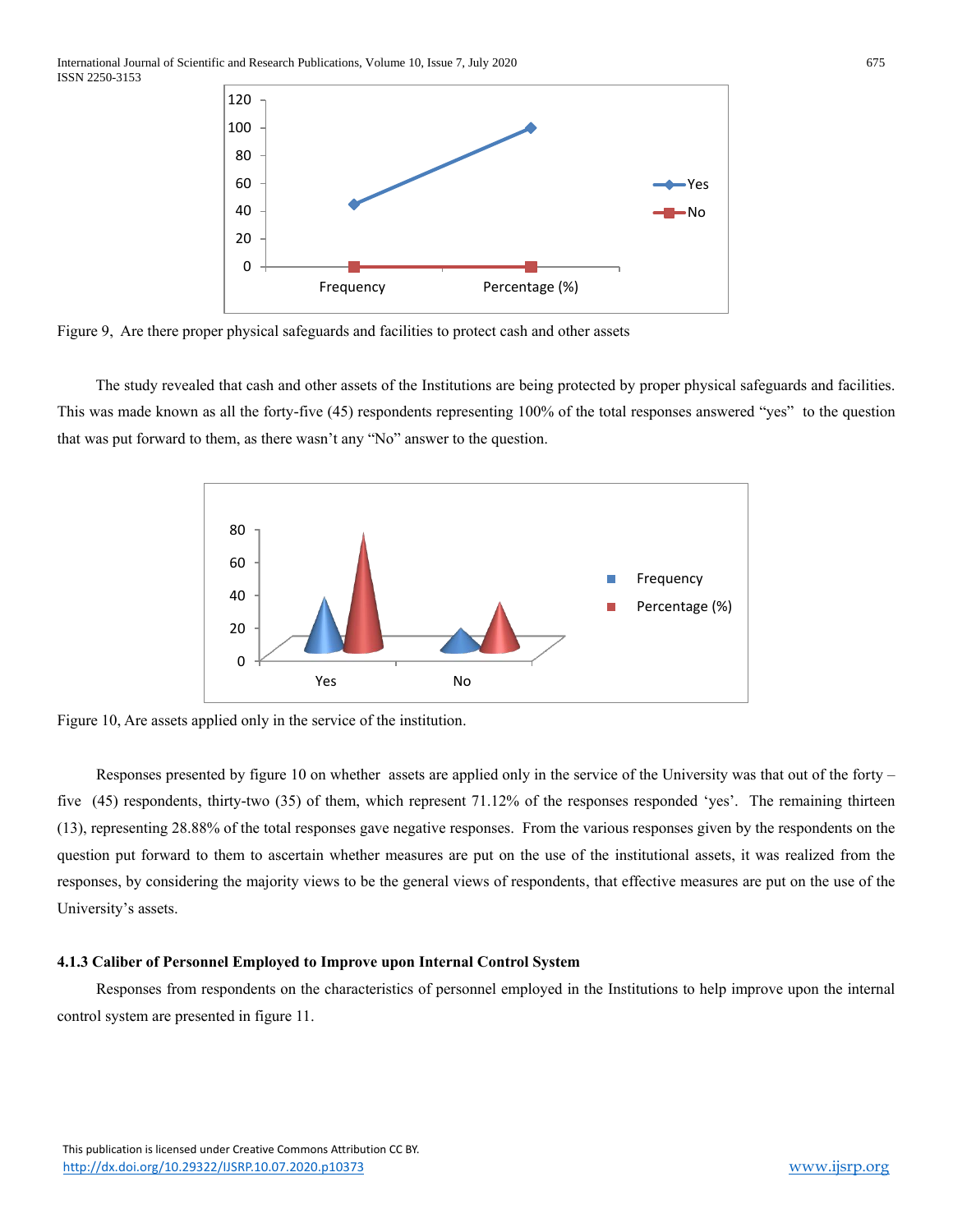

Figure 11.Calibre of personnel employed in the University

From figure 11, sixteen (16) respondents which represent 35.56% of the total respondents said that employed are degree holders. Another sixteen of the respondents, which also represents 35.56% of the responses, said personnel being employed are experienced. Four (4) respondents also representing 8.88% of the responses said personnel with good ethical values are those being employed in the University. Nine (9) respondents, representing 20% of the responses said that there are situations where inexperience people are also being employed. However, they said that in such a situation, such people are given some kind of training that would help equip them under-take their jobs as required from them.

 From the responses presented by figures 6 to 10, it was found that internal control system at institutions and organizations, with respect to measures put in place on the use of assets, were appropriate. However, there were a few lapses, which could not be inevitable but limited. The reasons being that the system, though in place, cannot operate by itself and therefore need to be effected by people. As a result these people due to human errors, fraud or malfeasance, can manipulate the system for personal gain and bring it to shambles, which the author wish otherwise.

## **4.2 Discussion**

 Measures are put on the use of assets to ensure that access to assets, either directly or indirectly, are regulated and also serve as security devices and measures for the safe keeping of the assets. This is to ensure that no one has uncontrolled access to an entity's assets and to use it for his or her own interest.

According to the key components of internal control from "In Bottom-Line" [9], anyone who has access to company assets would want to misuse them, and that there is the need for effective internal control system to safeguard company assets.

In relation to this, the responses given by respondents, with respect to research question one, majority of the respondents, whose view were taken to be the general views, stated clearly that effective measures are put on the use of the institutional assets to ensure that they are judiciously used and applied in the service of the institution, which in turn helps to safeguard the organization assets and also contributes to the achievement of the institutions' objectives and goal's.

According to the report from [10] role of internal control in the public sector: A case study of Edweso government hospital, responses well to the graph in figure 6 which revealed that assets handing and management were stipulated in a document, stating clearly and firmly how the institutions expects its assets to be handled and managed. Confirmation was made from the thirty-six (36) out of the total of forty-five (45) respondents, which represents 80% of the responses from figure 6, respectively.

 From figure 7, 77.78% of the respondents which was majority views stated that assets of the University could not be made use of without first being authorized or approved to be used. They further explained that before anyone could have a use of the University's assets for the execution of business in the interest of the institution, there must be someone in authority to approve that,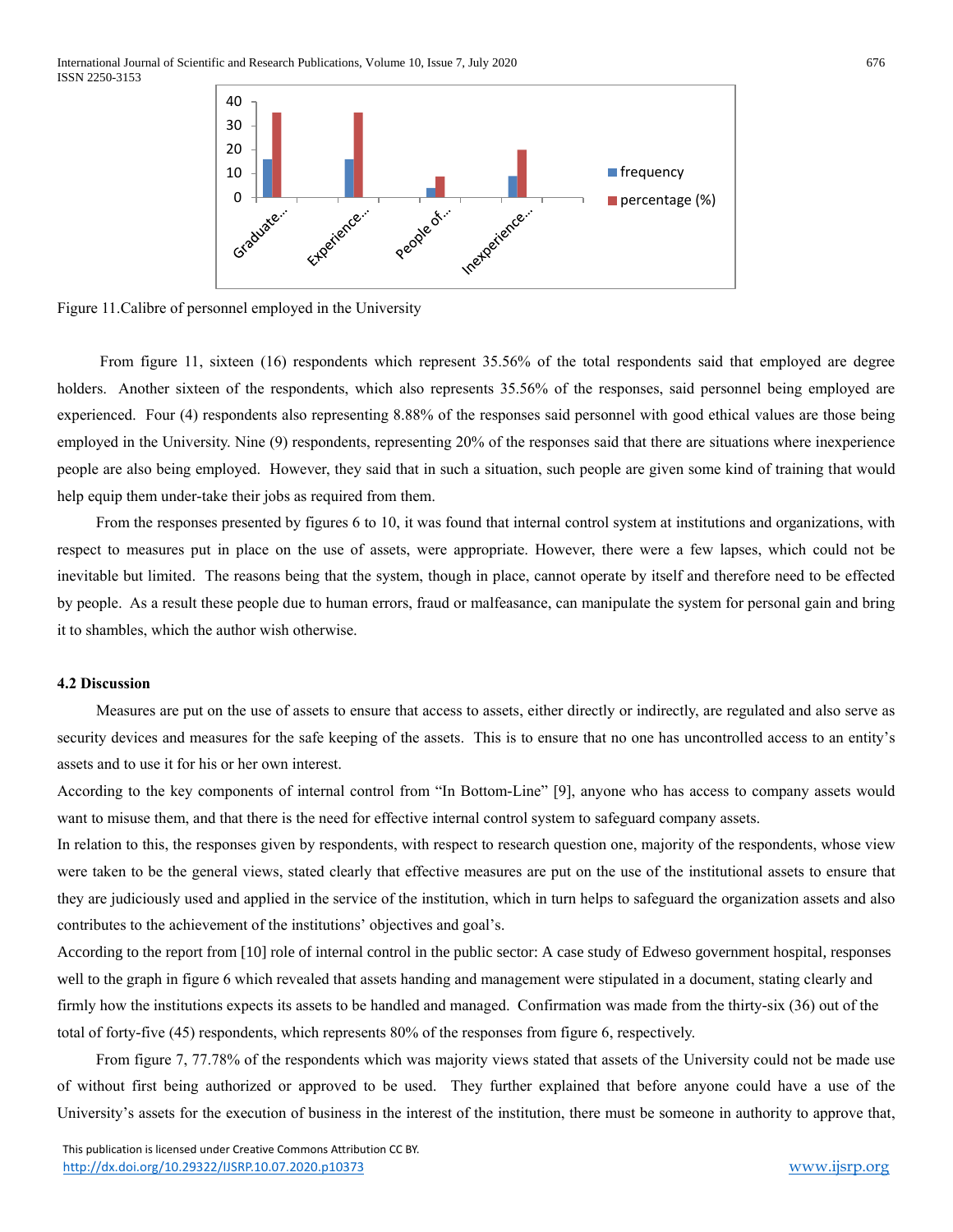and that no one was allowed to use the organization assets for personal benefit. 88.89% of the respondents said that before any asset would be allowed to be moved, it must first be recorded so as to ensure that its movement is monitored. These were the responses given by respondents from figure 8. In figure 9 all the respondents, representing 100% of the total responses agreed that there were proper physical safeguards and facilities to protect cash and other assets. That is cash is locked in cash safes, data on computers protected by passwords, vehicles packed and locked at the institutions premises and watched over by security personnel, etc. It was also found from 71.12% of the respondents in figure10 that assets of the internal control units are applied in the service of the institution. The various responses from respondents with respect to research question one and interview conducted revealed clearly some of the measure put on the use of assets at Institution which are being adhered to, and as a result has helped in the effective and efficient operations towards the achievement of the Institution. As noted from the literature, internal control is only as effective as the integrity and competence of the people who develop, administer, and monitor the controls. Respondents' responses on the characteristics of personnel employed at Institutions revealed that both experienced and inexperienced people could be employed by the organization to take up operating activities. It was also found that most of the operating staff are not highly qualified people and in addition the ethical values of personnel are mostly not taken into account during employment. In view of this there seems to be influences of the caliber of personnel and internal control system of the Institutions.

## **Conclusion**

 Internal control systems has been the subject of a series of explorations since generations, however, some originally in both government and private sector legislators and regulators gave internal control significant attention as a result of Watergate relation of illegal domestic political contributions. The study sought to enhance and investigated the caliber of personnel Influence of Management's Compliance to internal control at the Organizations and Institutions levels. There was a critical characteristics and analysis that revealed the following as pertaining in an organisation;

- 1. The work output is not encouraging.
- 2. The study revealed the actual establishment of internal control system prevailing at institutional and organizational levels, which has contributed, to a large extent, the achievement of the organization objective.
- 3. Various constituents of internal control systems in the institutions, all possible strategies and mechanism that are in place and those needed to be implemented to make the institutional internal control system more effective and efficient, were unearthed and addressed accordingly to help improve upon the system.
- 4. Management area, involving their subordinates, has a lesser attention pull-out and internal control systems are not motivating to work well.

# **References**

[1] Babalola J. B. (ed. 2003). Basic text in educational planning (first edition). Ibadan: Department of Educational Management, University of Ibadan. Pp. 255-299

[2] Kumuthinidevi, S. (2016). A study on effectiveness of the internal control system in the private banks of Trincomalee.

International journal of scientific and research publications,

6(6)600-612.

[3] Ohiokha, F. I. and Akhalumeh, P.B. (2013). Auditing standards and auditors' performance: The Nigerian experience. European journal of accounting auditing and finance research 1

(1)29-35